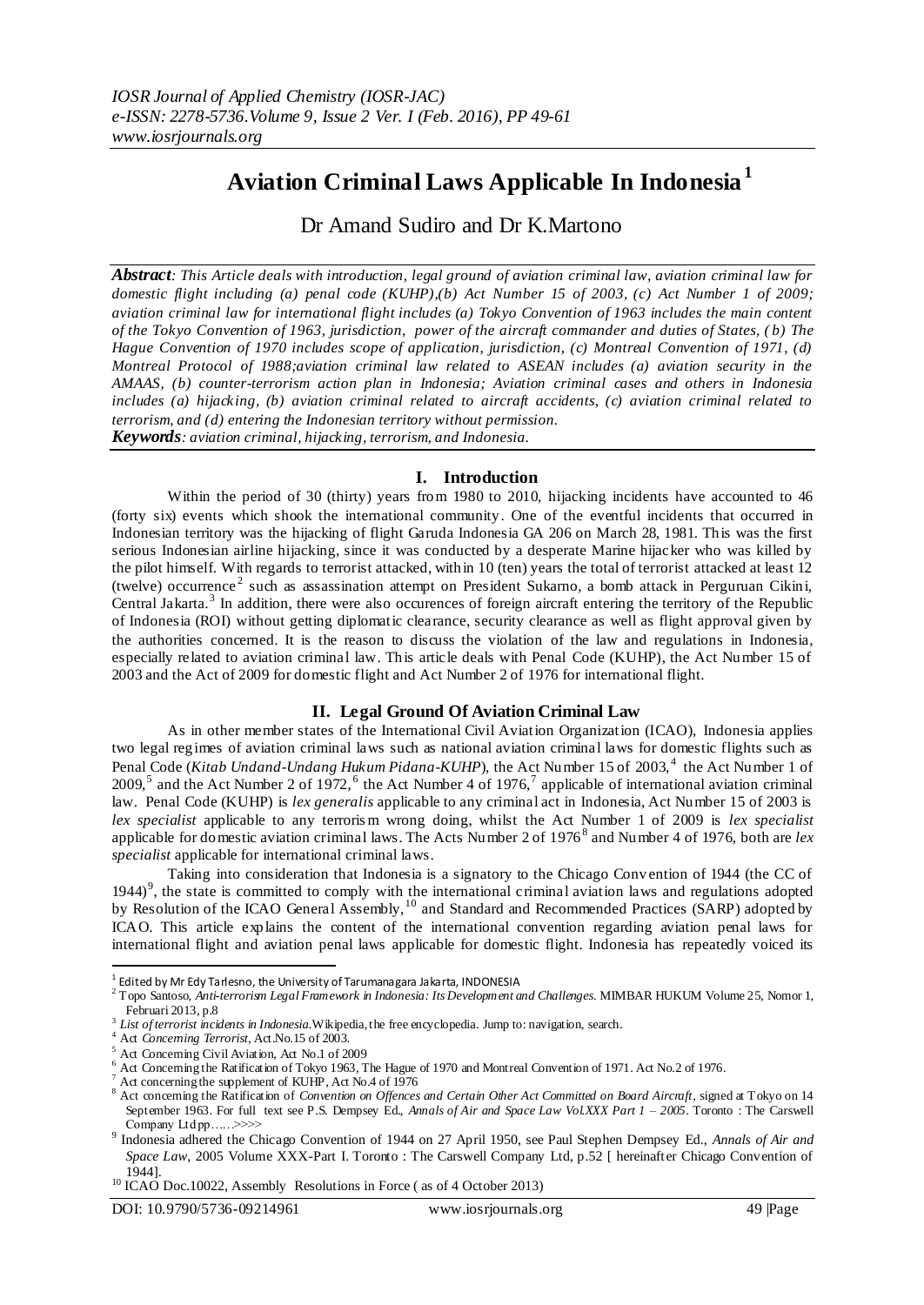intention to comply with international legal regimes and to provide assurances for passengers, baggage, cargo whether in national or international level.

# **III. Aviation Criminal Law For Domestic Flight**

## **a. Penal Code (KUHP)**

With regard to crimes relating to aviation and aviation facilities provided in Articles 479a to 479r of Penal Code. These articles regulates that unlawfully renders useless or damages a building used for safeguarding air navigation,<sup>11</sup> any person who by negligence causes destruction, incapability of use or damage of a building used for safeguarding air navigation,<sup>12</sup> unlawfully destroys, damages, removes or displaces a sign or an instrument for safeguarding air navigation places wrong sign or instrument,<sup>13</sup> negligence cause destruction, removal, displacement of a sign or an instrument for safeguarding air navigation or causes a sign or instrument for safeguarding air navigation not be operated or causes its misplacement,<sup>14</sup> unlawfully destroys an aircraft or causes damage to an aircraft which wholly or partially belongs to another person,<sup>15</sup> unlawfully causes disaster to an aircraft, destroys, renders an aircraft incapable of use or damage an aircraft, <sup>16</sup> negligence causes disaster or destruction to an aircraft or causes an aircraft to be rendered incapable of use or cause damage to an aircraft,  $17$ benefit himself or another, unlawfully, to the detriment of an insurer causes a fire or an explosion, disaster, destruction, damage, to an aircraft or causes on aircraft to be rendered incapable of use,<sup>18</sup> etc shall be punished imprisonment.

Such imprisonment ranking from at least 3 (three) years up to 15 (fifteen) years. Any person who by negligence causes destruction, incapability of use or damage of a building used for safeguarding air navigation, or frustration of measures for safeguarding said building, shall be punished by a maximum imprisonment of three years,<sup>19</sup> whilst any person who with intent to benefit himself or another, unlawfully, to the detriment of an insurer, causes a fire or an explosion, disaster, destruction, damage, to an aircraft in flight or causes on aircraft to be rendered incapable of use, of which the aircraft itself or its cargo or the fee due for the transport of the cargo has been insured against above mentioned accidents or of which the insurance money for the cargo has been paid, shall be punished by a maximum imprisonment of 15 (fifteen) years. <sup>20</sup>

#### **b. Act Number 15 of 2003**

The first Bali Bombing incident on 12 October 2002 was the biggest and the most shocking terrorist attack in Indonesia, however was not the first terrorist attack to occur in Indonesia. Records have shown that there have been many terror attack that precedes the Bali Bombing case such as a bombing attempt on the Istiqlal Mosque on 19 April 1999; a Christmas Eve bombing on 24 December 2000 that hit 23 churches, and the Jakarta Stock Exchange bombing on September 2000. Several years earlier, there was even a plane hijacking, in which the hijackers asked the plane to be flown all the way to Bangkok, Thailand.<sup>21</sup>

Following the October 2002 Bali bombings Indonesia adopted Government Regulation in Lieu of Law 1/2002. Under the Indonesian legal system, a Government Regulation in Lieu of Law has th e same power as a parliament-enacted legislation, except that it can only be issued under emergency circumstances and is subject to review by the next parliamentary session. Nevertheless, Indonesia has an anti-terror legislation with strong political support. The Anti Terror Law cultivates many criticism, however. The Law contained provisions which can circumvent normal criminal proceeding such as quick and long detention. One of the main contentious provision of the Law is that it allows intelligence information to be used a preliminary evidence that can be used for apprehending a suspect. The role of Intelligence Information as evidence has been hotly debated in Indonesia.<sup>22</sup>

## **c. The Act Number 1 of 2009**

For the purpose of implementing the ICAO recommendations, the Republic of Indonesia (ROI) issued the Civil Aviation Act of 2009 (CAA). It came into force on 12 January 2009, and aims to promote the

 $\overline{a}$  $11$  Art.479a

 $12$  Art.479b

 $13$  Art. 479c

 $^{14}$  Art. 479d

<sup>15</sup> Art.479e

 $16$  Art.479f  $^{17}$  Art. 479g

 $18$  Art.479h

<sup>19</sup> Art.479b

 $20$  Art.479h

<sup>&</sup>lt;sup>21</sup> Topo Santoso, *Anti-terrorism Legal Framework in Indonesia: Its Development and Challenges. MIMBAR HUKUM Volume 25, Nomor* 1, Februari 2013, p.89

<sup>22</sup> *Rewriting the Antiterror Law,* The Jakarta Post, 24 October 2005.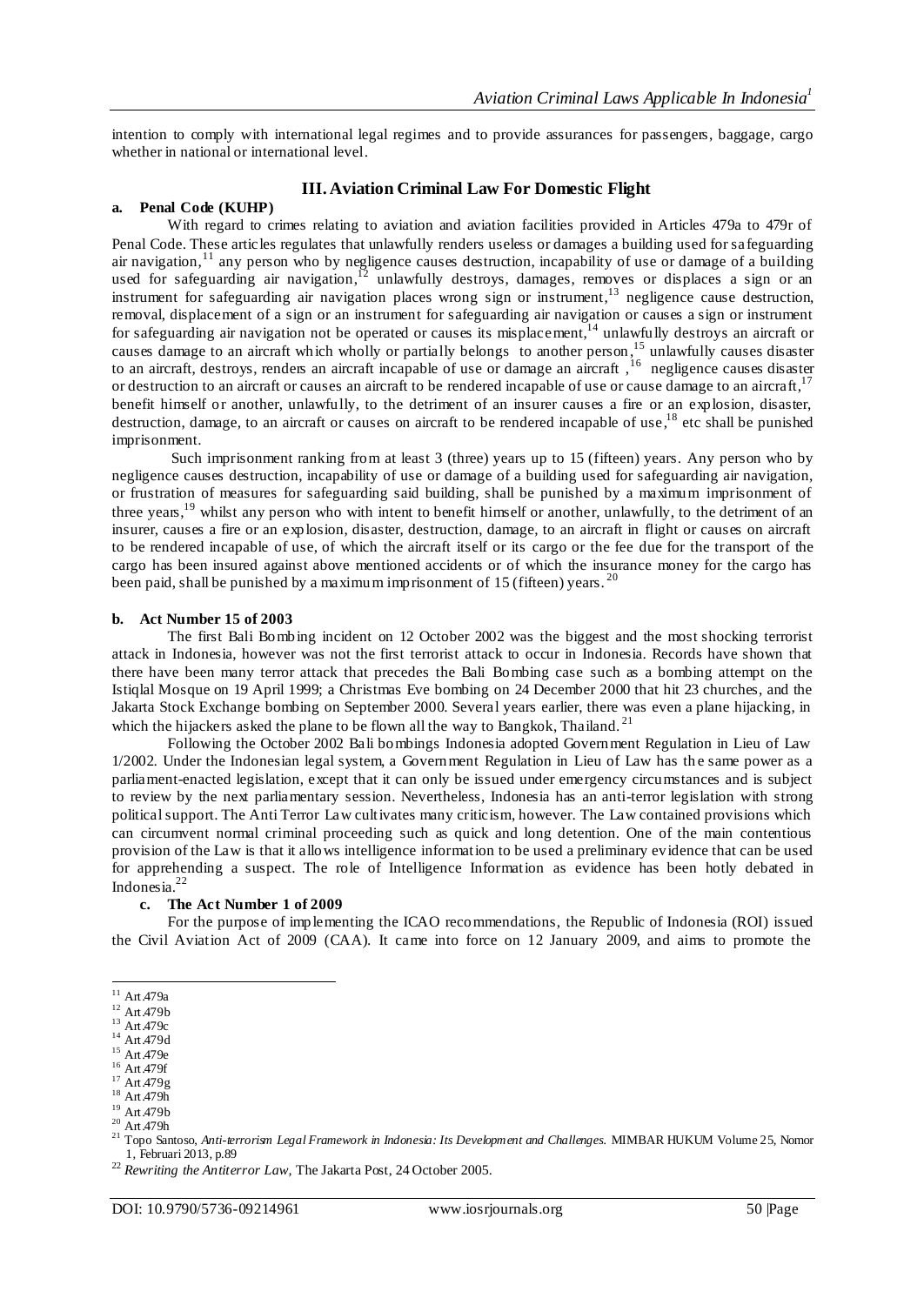development of Indonesian air transportation.<sup>23</sup> It regulates a host of matters-related to aviation, from sovereignty in airspace, aircraft production, operation and airworthiness of aircraft, to aviation security and safety, aircraft procurement, aviation insurance, the independence of aircraft accident investigation, and the licensing of aviation professionals.

The CAA also regulates scheduled as well as non-scheduled air transportation, airline capital, the ownership of aircraft, aircraft leasing, fares, the liability of air carriers, air navigation facilities, airport authorities and services, and law enforcement related to air transportation. The Act of 2009 aimed at supporting the development of national and international air transportation in Indonesia, including provisions regarding the creation of a public services institute to further those goals.<sup>24</sup> The CAA thus adopted almost all the provisions of the CC of 1944. Thus, Indonesia has fully complied with the CC of 1944. This legislation aligns with the 38<sup>th</sup> ICAO General Assembly Res.A38-4 which urges all member states to continue to examine the existing legislation and adjust as necessary or enact laws and regulations to protect all the relevant safety data to the greatest extent possible, on the legal and other guidance developed by  $ICAO$ . <sup>25</sup>

With regards to aviation criminal laws, stipulated in Articles 401 to 443 of the CAA of 2009. Such provision related to entering any restricted and prohibited areas; production and/or assembling aircraft without certification; aircraft operation without nationality and registration marks; operating an aircraft without possessing an aircraft operating certificate (AOC), aircraft landing and/or taking off not in the designated airports; endangering the safety of an aircraft, aviation facilities; conducting any wrong doing on board the aircraft; operating electronic device(s) that is disturbing flight air navigation; damaging an aircraft equipment; disturbing peacefulness on board aircraft; aviation personnel without certificate of competency; foreign aircraft operating an aircraft without getting diplomatic clearance from the Ministerial of Foreign Air, flight clearance from the Ministerial of Defense and flight approval from the Ministerial of transportation (MOT); operating an aircraft without fulfilling the airworthiness; operating commercial aircraft without business permit issued by the MOT; regular and/or irregular air transportation without flight approval; carrying an hazardous material; the owners of cargo, shippers, warehousing violating the transportation; appearing in certain area of an airport without authorizations from the authorities concerned; operating an airport without fulfilling aviation safety and security; carrying a weapon, dangerous good(s) or equipment or bomb into an aircraft; operating a specific airport for public interests without permit from the MOT and causing the death of a person etc.

Anybody violating the above-mentioned provisions shall be condemned with imprisonment from at least one year to 15 (fifteen years) and a fine at least amount IDR 200,000,000.00 (two hundred million rupiahs) to maximum amount of IDR 1,000,000,000.00 (one billion rupiahs) subject to the violation above-mentioned. Anybody undertaking maintenance of aircraft, engines, airplane propellers and components shall be condemned with imprisonment for a maximum 1(one) year or a fine a maximum amount of IDR 200,000,000.00 (two hundred million rupiahs)<sup>26</sup> and any aircraft personnel performing his/her duties without possessing of competency certificate or license shall be condemned with imprisonment for a maximum 1 (one) year or a fine of a maximum of IDR 200,000,000.00 (two hundred million rupiahs), however in the case causing death of a person, the aircraft personnel shall be condemned with imprisonment for a maximum of 15 (fifteen) years and a fine of a maximum amount of IDR 1,000,000,000.00 (one billion rupiahs).<sup>27</sup>

In addition, the CAA of 2009 also provides aviation criminal investigation. Such criminal investigation provided in Articles 399 and 400 of the CAA of 2009. Article 399 of the CAA of 2009 provides that designated civil servants officials of an agency which duty and responsibility scope is in aviation field shall be given specific authority as aviation criminal investigator. In carrying out their duty, the civil servants officials shall be under the coordinator and supervision of the Police of the ROI.

The authority of the civil servants investigator shall be performed such as inspecting, searching, and collecting information regarding aviation criminal actions in aviation field; receiving reports on any aviation criminal action in aviation field; calling people for hearing and investigation as witness and/or suspect of aviation criminal action in aviation field; arresting person(s) suspected of aviation criminal; asking information and evidence from person(s) suspected of committing aviation criminal action in the aviation field; photographing and/or recording through electronic media of person(s), good(s), aircraft, or anything that can be considered as evidence of any aviation criminal action(s) occurred in aviation field; examining documents related to aviation criminal actions; taking finger-prints and identity of people; searching aircraft and certain places suspected of any aviation criminal action in the aviation filed; confiscating good(s) strongly suspected as the good(s) used for committing aviation criminal action(s) in the aviation field; isolating and securing good(s)

<sup>&</sup>lt;sup>23</sup> *Act concerning Civil Aviation*, Act No.1 of 2009 [Civil Aviation Act], Ministry of Transportation Republic of Indonesia, online: Directorate General of Civil Aviatio[n http://hubud.dephub.go.id/?en/uu](http://hubud.dephub.go.id/?en/uu) <sup>24</sup> Martono and Amad Sudiro, *Current Air Transport Regulations I n Indonesia,* published in Volume XXXVIII *Annals of Air and Space* 

<sup>&</sup>lt;sup>25</sup> See 38<sup>th</sup> ICAO General Assembly Resolution, Montreal, 24 September – 4 October 2013 A38-4.

<sup>&</sup>lt;sup>26</sup> Art.409

 $27$  Art.413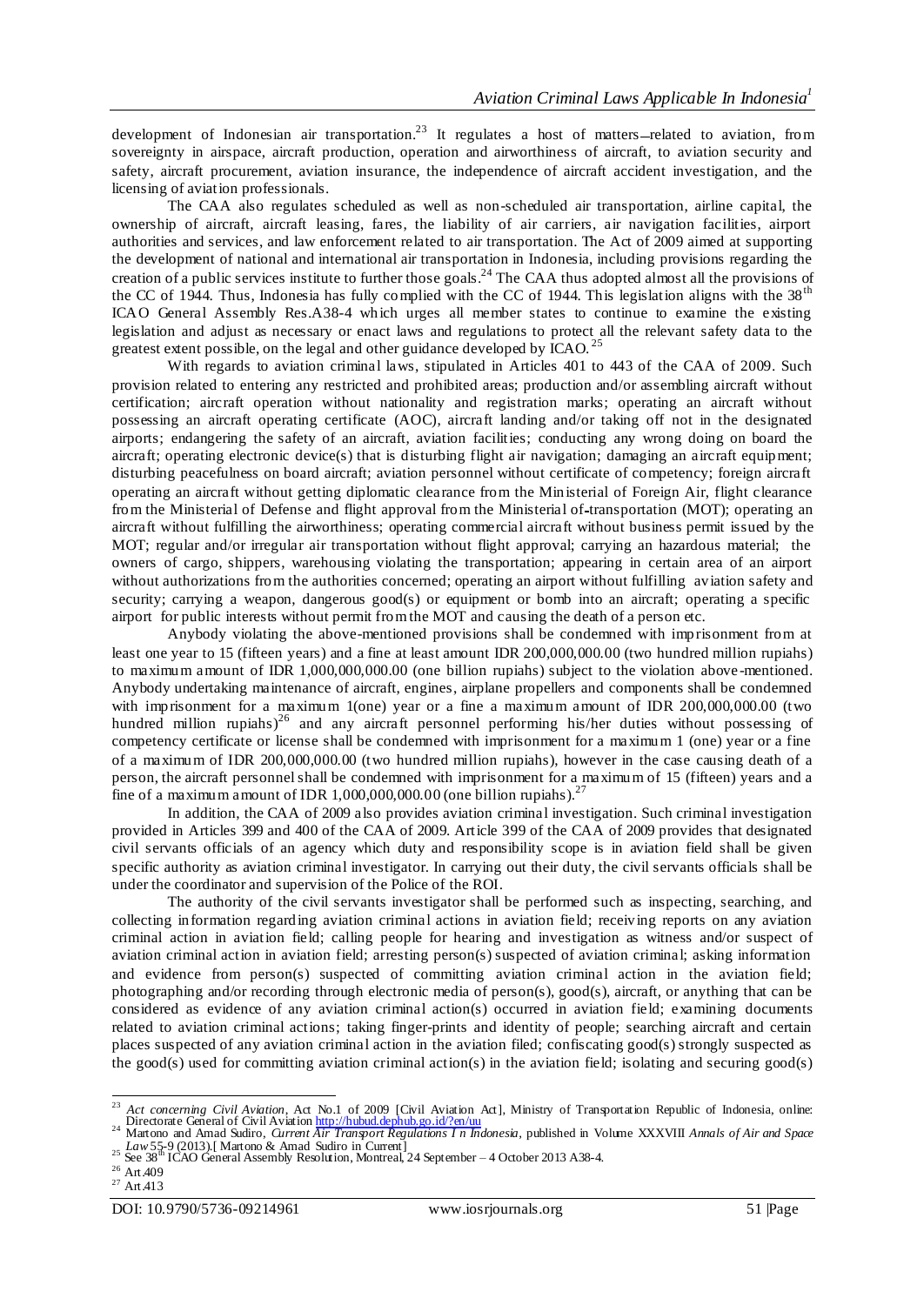and/or document(s) that may be taken as evidence related to any aviation criminal action in aviation field; inviting expert witness as needed; suspending investigation process; and requesting assistance of the ROI Police or other agencies in handling aviation criminal action(s) in aviation field.<sup>28</sup>

# **IV. Aviation Criminal Law For International Flight**

With regard to international criminal aviation law instruments, Indonesia has ratified the Tokyo Convention of 1963, signed at Tokyo on 14 September 1963, The Hague Convention of 1970 signed at The Hague on 16 December 1970, and the Montreal Convention of 1971, signed at Montreal on 23 September 1971.<sup>29</sup> It is worthwhile to note here with regard to the Hague Convention of 1970, Indonesia made a reservation to Paragraph 1 of Article 12 of the Convention.

## **a. Tokyo Convention of 1963**

From 26 March to 4 April 2014, a conference was held in Montreal to consider amending the Tokyo Convention of 1963. This conference was attended by a total of 422 participants, including Indonesia, from 100 ICAO Member States and nine international organization and institutions. It was the culmination of a four-year effort to modernize the Tokyo Convention instrument; the new Protocol addressed what had become recognized in recent years as a troubling escalation in the frequency of incidents involving disruptive and unruly passengers on scheduled commercial air transport. In this event, the Director General of Air Communications (DGAC), the MOT, Mr Herry Bakti, signed a final Act of the Proposed Draft Text of the Protocol to the Tokyo Convention of 1963 at the Headquarters of the ICAO, in Montreal, Canada.<sup>30</sup>

The Committee International Technique d'Experts Juridiques Aeriens (CITEJA) had already discussed terrorism and aviation security as early as 1926. During its  $9<sup>th</sup>$  Session from 25 August to 12 September 1953, the ICAO Legal Committee had officially established a Sub Committee on The Legal Status of Aircraft, to study the problems associated with crimes on aircraft. At first, ICAO drafted the Convention on Offences and Other Acts Occurring on Board Aircraft. A final draft Convention on Offences and Certain Other Acts Committed on Board Aircraft was prepared in 1962 for consideration, finalization, and adoption by the Diplomatic Conference convened at Tokyo by the ICAO Council from 20 August to 14 September 1963. The Tokyo Convention entered into force on 4 December 1969, bringing closure to ICAO's efforts on the subject since 1950s.<sup>31</sup>

## **1). The Main Content of the Tok yo Convention of 1963**

The Tokyo Convention of 1963 shall apply in respect of (a) offences against penal law; (b) acts which, whether or not they are offences, may or do jeopardize the safety of the aircraft or of persons or property therein, or which jeopardize good order and discipline on board. In addition, the Tokyo Convention of 1963 applies in respect of offences committed or acts done by a person on board any aircraft registered in a contracting State, while the aircraft is in flight or on the surface of the high seas or of any other area outside the territory of any state, however, the Tokyo Convention of 1963 shall not apply to offences against penal laws of a political nature or based on racial or religious discrimination; $32$  to aircraft used in military, customs and police services in line with Article 3 Paragraph (b) of the Chicago Convention of 1944.<sup>33</sup>

## **2).Jurisdiction**

The state of registration of the aircraft is related to exercise jurisdiction over offences and acts committed on board the aircraft. Each member State of the Tokyo Convention of 1963 shall take such measures as may be necessary to establish its jurisdiction as the state of registration over offences committed on board aircraft registered in that state. The Tokyo Convention of 1963 does not exclude any criminal jurisdiction exercised in accordance with national law.

A contracting state which is not the state of registration may not interfere with an aircraft in flight in order to exercise its criminal jurisdiction over an offence committed on board, unless the offence (a) has an effect on the territory of that state; (b) has been committed by or against a national or permanent resident of that State; (c) is against the security of that state; (d) consist of a breach of any rules or regulations relating to the flight or maneuver of aircraft in force in that state; (e) the exercise of jurisdiction is necessary to ensure the observance of any obligation of that state under a multilateral international agreement.

<sup>31</sup> <u>[legal\\_instrument\\_related\\_to\\_aviation\\_securityhtm](http://www.icao.int/secretariat/postalhistory%20legal_instrument_related_to_aviation_securityhtm)</u> <sup>31</sup> *Ibid.* 

 $\overline{a}$ 

<sup>&</sup>lt;sup>28</sup> Art 400<br><sup>29</sup> Convention on Offences and Certain Other Acts Committed on Board Aircraft, signed at Tokyo 1963, Convention for the Suppression of<br>Unlawful Seizure of Aircraft, signed at the Hague on 16 December 1970 and Safety of Civil Aviation, signed at Montreal on 23 September 1971 has been ratified Indonesia on 27 August 1976 by Act concerning<br>Ratification of Tokyo Convention of 1963, The Hague Convention of 1970 and Montreal Conventi

<sup>&</sup>lt;sup>32</sup> Art. 2 of the Tokyo Convention of 1963<br><sup>33</sup> Art 3 Para. (b) provides aircraft used in military, customs and police services shall be deemed to be state aircraft.

 $34$  Art 3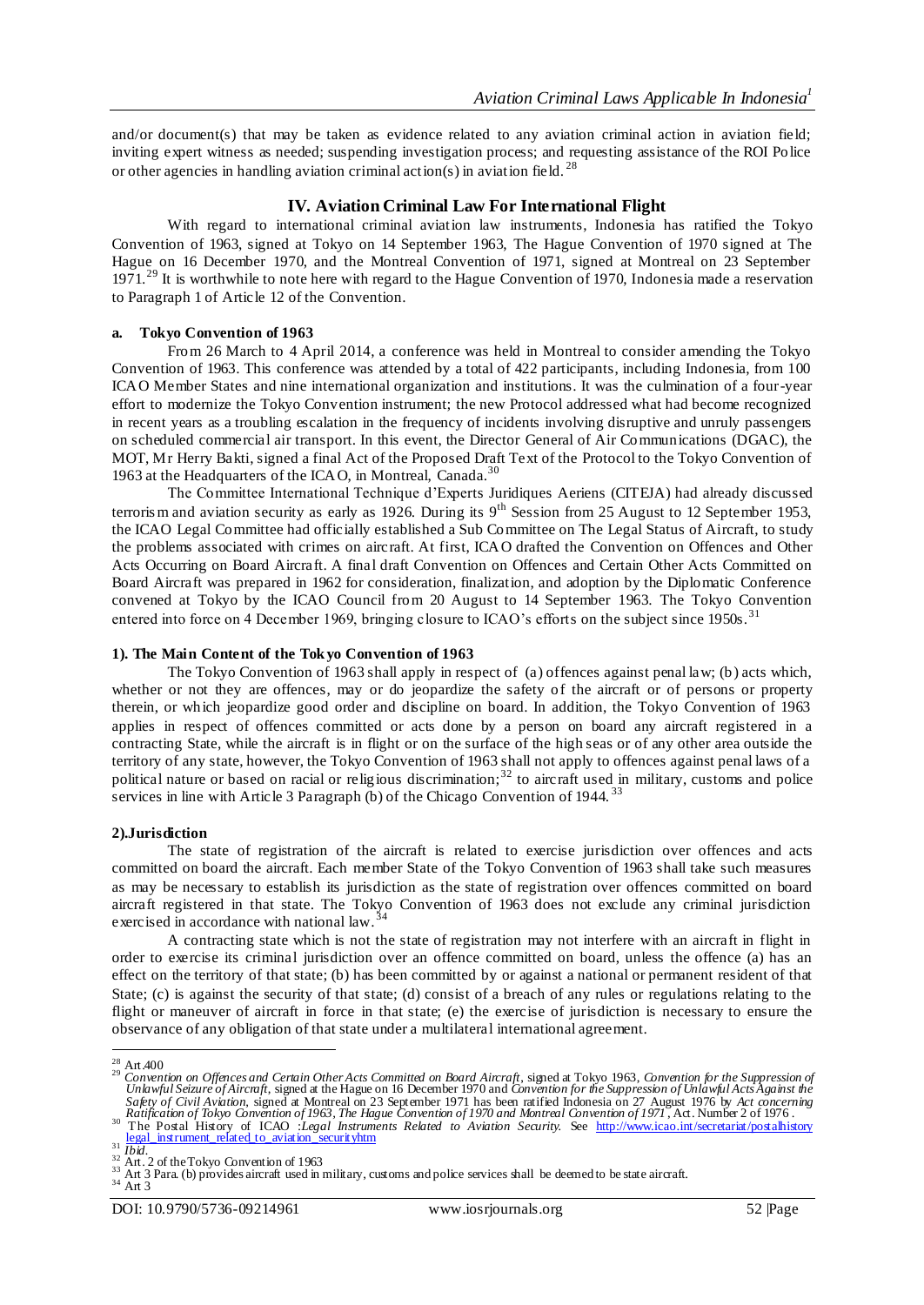## **3).Power of the Aircraft Commander**

The aircraft commander may, when he has reasonable grounds to believe that a person has committed, or is about to commit, on board the aircraft, an offence or act, impose upon such person reasonable measures including restraints which are necessary (a) to protect the safety of the aircraft, or of persons or property therein; or (b) to maintain good order and discipline on board; or (c) to enable him to deliver that person to competent authorities or to disembark him in accordance with the provision of the Tokyo Convention of 1963.<sup>35</sup>

The aircraft commander may require or authorize the assistance of other crew members and may request or authorize, but not require, the assistance of passengers to restrain any person whom he is entitled to restrain. Any crew member or passenger may also take reasonable preventive measures without such authorization when he has reasonable grounds to believe that such action is immediately necessary to protect t he safety of the aircraft, or of persons or property therein.<sup>36</sup>

## **4).Duties of States**

The Tokyo Convention of 1963 stipulated that, when any person has been disembarked, or delivered, or has been disembarked after committing an act, and when that person cann ot or does not desire to continue his journey and the State of landing refuses to admit him, that State may, if the person in question is not a national or permanent resident of that State, return him to the territory of the State of which he is a national or permanent resident or to the territory of the state in which he began his journey by air. Neither disembarkation, nor delivery, nor the taking of custody or other measures, nor return of the person concerned, shall be considered as admission to the territory of the contracting state concerned, for the purpose of its law relating to entry or admission of persons, and nothing in the Tokyo Convention of 1963 shall affect the law of a contracting state relating to the expulsion of persons from its territory.<sup>37</sup>

## **b. The Hague Convention of 1970**

The Tokyo Convention of 1963 was ICAO's first step in what would become a major international effort to combat the spread of aviation terrorism. The 16<sup>th</sup> Session of the ICAO Assembly, held in Buenos Aires from 3 to 26 September 1968, adopted Resolution A-16-36 on the Participation of States in International Conventions on Air Law, and Resolution A16-37 on the Unlawful Seizure of Aircraft, which called on the ICAO Council and the Member States to cope at the earliest possible date with the problems of unlawful seizure.

Further to that, the ICAO Council directed the Air Transport Committee and their Air Navigation Commission to initiate their own studies on the technical aspects related to the problems of airports and aircraft security; a new committee on Unlawful Interference of Aircraft was created on 10 April 1969. The other major area for the ICAO-Council's action was, through the Legal Committee, to create a new Sub -Legal Committee either to amend the Tokyo Convention of 1963 or create a wholly new convention.

As the number of hijackings rose through 1969 and 1970, <sup>38</sup> an Extraordinary  $17<sup>th</sup>$  ICAO General Assembly was held in Montreal from 16 to 30 June 1970, specifically on the subject of aviation security; it produced a series of resolutions dealing with a wide range of security measures, eventually leading to the adoption of a completely new annex. The primary objective of each contracting state is safeguarding its passengers, ground personnel, and crew, as well as the general public, against any acts of unlawful interference.

In addition, during its 24<sup>th</sup> Session in December 1969, the United Nations General Assembly adopted Resolution 2551 (XXIV) in which the General Assembly stated its deep concern over acts of unlawful interference with international civil aviation. On 9 September 1970, the UN Security Council adopted Resolution 286, calling upon States to take all possible legal steps to prevent further hijacking or any other interference with international civil air travel. On 25 November 1970, the UN General Assembly adopted Resolution 2645 (XXV) which condemned without exception whatsoever all aerial hijacking or other interference with civil air travel caused through threat or use of force. The international community thus condemned terrorism against air transport by giving official recognition to such condemnation, and called upon all states to contribute to the eradication of the offence by taking effective preventive and deterrence measures. Since that time, the UN General Assembly adopted other resolutions calling for international cooperation dealing with acts of international terroris m.<sup>39</sup>

In the atmosphere of crisis and on the legal side, two new Conventions were prepared. From 1 to 16 December 1970, 77 states and 12 international organizations met in The Hague for a diplomatic conference ending with the signing of the Hague Convention for the Suppression of Unlawful Seizure of Aircraft, which

 $\frac{35}{36}$  Art 6 para. (1)<br> $\frac{36}{36}$  Art 6 para. (2)

 $^{37}_{20}$  Art 14

<sup>&</sup>lt;sup>38</sup> *Ibid.*, Within 1969-1970 occurred 118 incidents of unlawful seizure of civil aircraft and 14 incidents of sabotage and armed attacked against civil aviation occurred. <sup>39</sup> *Ibid.*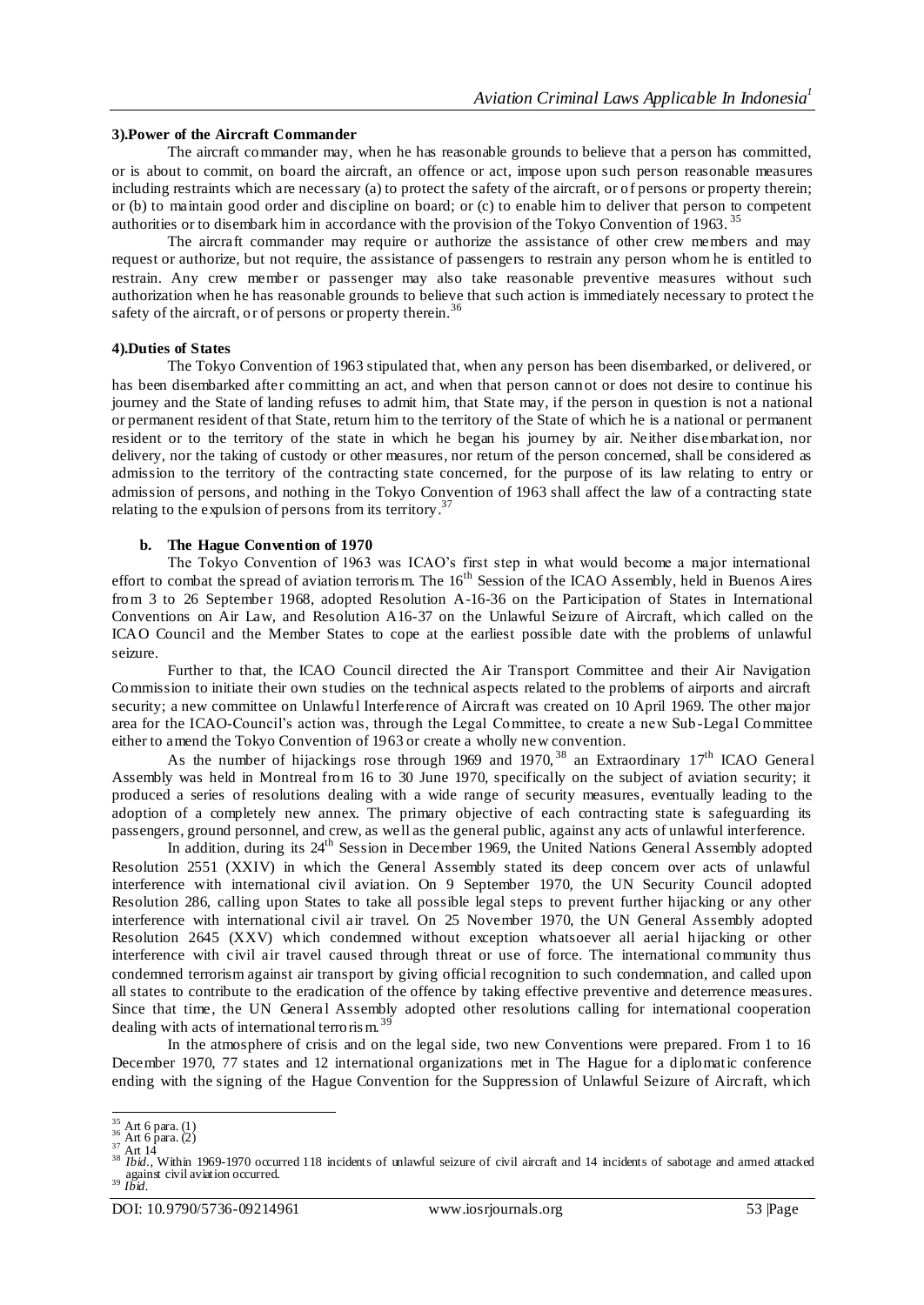came into force on 14 October 1971. This Convention provided for effective legal measures being taken to deter acts of unlawful seizure of aircraft through the cooperation of nations throughout the world. Action taken by ICAO and its member states resulted in a considerable reduction of hijacking during  $1971$ .<sup>40</sup>

## **1).Scope of Application**

The Hague Convention of 1970 does not apply to customs, law enforcement or military aircraft, thus it applies exclusively to civilian aircraft. The Hague Convention of 1970 criminalizes the behavior of any person who on board an aircraft in flight (a) unlawfully by force or threat thereof, or by any other form of intimidation, seizes, or exercises control of, that aircraft, or attempts to perform any such act, or an accomplice of a person who performs or attempts to perform any such act commits an offence. Each contracting state undertakes to make the offence punishable by severe penalties.

## **2).Jurisdiction Provisions**

With regard to jurisdiction, the Hague Convention of 1970 provides that each contracting state shall take such measures as may be necessary to establish its jurisdiction over the offence and any other act of violence against passengers or crew committed by the alleged offender in connection with the offence in the case when (a) the offence is committed on board an aircraft registered in that state; (b) the aircraft on board which the offence is committed lands in its territory with the alleged offender still on board; (c) is committed on board an aircraft leased without crew to a lessee who has his principle place of business or, if the lessee has no such place of business, his permanent residence, in that state. Each contracting state shall likewise take such measures as may be necessary to establish its jurisdiction over the offence in the case where the alleged offender is present in its territory and it does not extradite him to any other state.<sup>41</sup>

The contracting state in the territory of which the alleged offender is found shall, if it does not extradite him, be obliged, without exception whatsoever and whether or not the offence was committed in its territory, to submit the case to its competent authorities for the purpose of prosecution. With regard to extradition, Article 8 of the Hague Convention of 1970 provides that the offence, for the purpose of extradition, shall be deemed as an extraditable offence.

In the years since 1968, the number of aircraft hijackings rose to very serious proportions. The total was further enlarged by politically motivated acts of sabotage against aircraft and passengers, both in the air and on the ground. It is worth remembering that on 24 November 1968, a Boeing 707, Pan Am Flight 281, was scheduled from JFK International Airport to San Juan Puerto Rico; it was hijacked by 4 men from JFK Airport to Havana, Cuba; and on 6 September 1970, two men hijacked Pan Am flight 93, a Boeing 747-121 (which departed Brussels) en route from Amsterdam to New York, as part of the Downson's Field hijackings; the flight diverted to Beirut International Airport to take on board seven other gang members for the next leg to Cairo International Airport, where the hijackers ordered the aircraft evacuated and destroyed it with explosives. Note that the aircraft flew to Cairo instead of Downson's Field (a remote desert airstrip in Jordan, formerly a British Royal Air Force base), because the Jordan airfield was considered too small to accommodate a 747.

## **c. Montreal Convention of 1971**

Prior to the Montreal Conference, the 18<sup>th</sup> Session of the ICAO General Assembly, in Resolution A18-9 (held in Vienna, from 15 June to 7 July 1971), called for speedy adoption and ratification of what was to become the Montreal Convention of 1971. From 8 to 23 September 1971, a full diplomatic conference (attended by Delegates from 60 member states and the UN, as well as by observers from one state and six intern ational organizations) was held in Montreal, and the Montreal Convention for the Suppression of Unlawful Acts Against the Safety of Civil Aviation was opened for signature; it came into force on 26 January 1973. The Protocol for the Suppression of Unlawfu l Acts Violence at Airports Serving the Safety of Civil Aviation was signed at Montreal on 23 September 1971 (adopted on 24 February 1988).

The Montreal Convention of 1971 does not apply to customs, law enforcement or military aircraft, thus it applies exclusively to civilian aircraft. The Montreal Convention of 1971 criminalizes the behavior of (a) committing an act of violence against as person on board an aircraft in flight if it is likely to endanger the safety of the aircraft; (b) destroying an aircraft being serviced or damaging such an aircraft in such a way that renders it incapable of flight or which is likely to endanger its safety in flight; (c) placing or causing to be placed on an aircraft a device or substance which is likely to destroy or cause damage to an aircraft; (d) destroying or damaging air navigation facilities or interfering with their operation if it likely to endanger the safety of the aircraft; (e) communicating information which is known to be false, thereby endangering the safety of an aircraft in flight. The Montreal Convention of 1971 also applies for attempting of  $(a)(b)(c)(d)$  and (e). In addition, the Montreal Convention of 1971 applies for being an accomplice to any of  $(a)(b)(c)(d)(e)$  and attempting the same.

 <sup>40</sup> *Ibid.*

 $41$  Art. 4 of the Hague Convention of 1970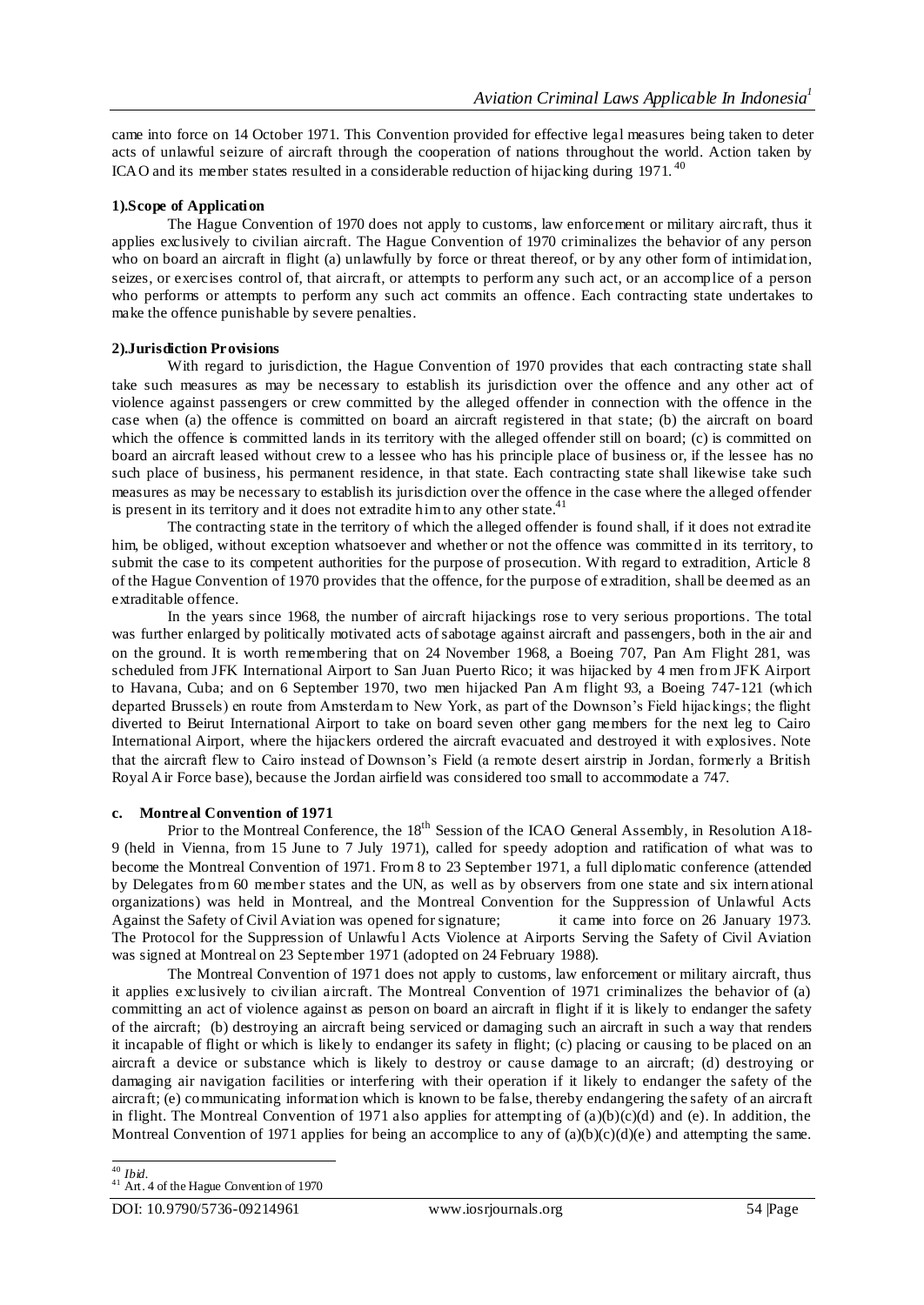The Montreal Convention of 1971 set out the principle that a party to the Montreal Convention of 1971 must either (a) prosecute a person who commits one of the offences or send the individual to another state that requests his or her extradition for prosecution of the same crime.<sup>42</sup>

## **d. Montreal Protocol of 1988**

The ICAO's activities include air navigation legal matters, air transport, and technical assistance and secretariat activities.<sup>43</sup> With regard to legal matters relating to the Montreal Protocol of 1988, the Sub Legal Committee met at Montreal from 20-30 January 1987, to study the development of unlawful acts of violence at airports serving international civil aviation. The Sub Legal Committee prepared a draft text for consideration and found a decision by the Legal Committee at the twenty-sixth session (Montreal,  $28 - 13$  May). Since the ICAO-Council accorded the items the highest priority, the Legal Committee agreed not to address any other items until work on the instrument had been completed; consequently, it did not review, inter alia, its general work program. Based on the Sub Legal Committee's report, the Legal Committee prepared the text of a draft instrument.

In June, the ICAO-Council instructed the Secretary General to circulate the draft to member states and international organizations concerned for comments. They also decided to convene at Montreal from 9 February to 24 February 1988, in an international conference on air laws, to consider, with a view to approving the text prepared by the Legal Committee for inclusion in a draft instrument for the suppression of unlawful acts of violence at airports serving international civil aviation.<sup>44</sup>

The Montreal Protocol of 1988<sup>45</sup> adds to the definition of "offence," given in the Montreal Convention of 1971, unlawful and international acts of violence against persons at an airport serving international civil aviation which cause or are likely to cause serious injury or death, and such acts which destroy or seriously damage the facilities of such an airport or aircraft not in service located thereon or disrupt the services of the airport; the qualifying element of these offences is the fact that such an act endangers or is likely to endanger safety at the airport. These offences are punishable by severe penalties, and contracting states are obliged to establish jurisdiction over the offences not only in the case where the offence was committed in their territory, but also in the case where the alleged offender is present in their territory and they do not extradite him to the state where the offence took place.<sup>46</sup> The Montreal Protocol makes it an offence to commit similarly violent, dangerous or damaging acts in airports that serve civil aviation.<sup>47</sup>

# **V. Aviation Criminal Law Related To ASEAN**

## **a. Aviation Security in the AMAAS**

The purpose of AMAAS is to implement the Declaration of ASEAN Concord II issued in Bali, Indonesia on 7 October 2003, in which ASEAN committed itself to deepen and broaden its internal economic integration and linkages with the world economy to realize an ASEAN Economic Community. It intends to accelerate the open sky arrangements and advancing liberalization in air services, with provides strategic actions to further liberalize air services in ASEAN; to promote an enabling environment for a single and unified aviation market in ASEAN; to ensure the highest degree of safety and security in international air transport and reaffirm grave concern about acts or threats against the security of aircraft, which jeopardize the safety of persons or property, adversely affect the operation of air transportation, and undermine public confidence in the safety of civil aviation.

For the above mentioned purposes, the Governments of Brunei Darussalam, the Kingdom of Cambodia, the Republic of Indonesia, the Lao People's Democratic Republic (hereinafter referred as "Lao PDR"), Malaysia, Myanmar, the Republic of the Philippines, the Republic of Singapore, the Kingdom of Thailand and the Socialist Republic of Viet Nam, Member States of the ASEAN, at Manila, the Philippines, signed AMAAS on 20 May 2009.<sup>48</sup>

 $42$ <sup>42</sup> *Convention for the Suppression of Unlawful Acts Against the Safety of Civil Aviation*, See http://en.wikipedia.org/wiki/Convention\_for\_the\_Suppression\_of\_Unlawful\_Acts-against\_the\_Safety\_of-Civil\_Aviation. Accessed [11/17/2015](http://en.wikipedia.org/wiki/Convention_for_the_Suppression_of_Unlawful_Acts-against_the_Safety_of-Civil_Aviation.%20Accessed%2011/17/2015) [Montreal Convention of 1971]; See aso P.S.Dempsey Ed*.,Annals of Air and Space Law Vol.XXX-Part I-2005*. Toronto : The 11/17/2015 [Montreal Convention c<br>Carswll Company Ltd, pp.217-223.

<sup>&</sup>lt;sup>43</sup> Years book of the United Nations 1987, Vol.41 Department of Public Information United Nations. New York : Martinus Nijhofff Publishers Dordreft/Boston/London, p.1259

*<sup>44</sup> Ibid.*

<sup>&</sup>lt;sup>45</sup> Protocol for the Suppression of Unlawful Acts of Violence at Airports Serving International Civil Aviation, Supplementary to the Convention for Suppression of Unlawful Acts Against the Safety of Civil Aviation, done at Montreal, on 23 September 1971, signed at Montreal on 24 February 1988 [Montreal Protocol 1988]. For the text See Paul Steven Dempsey supra note 30, page 217-223.

<sup>46</sup> Administrative Package for Ratification or accession : The Montreal Supplementary Protocol of 1988. For the text see United Nations, Treaty Series, Vol.974, p.177

<sup>47</sup> Montreal Convention of 1971, *supra* note 30.

**<sup>48</sup> ASEAN Multilateral Agreement on Air Services, 20 May 2009, online: ASEAN <http://www.asean.org/22628.htm>.**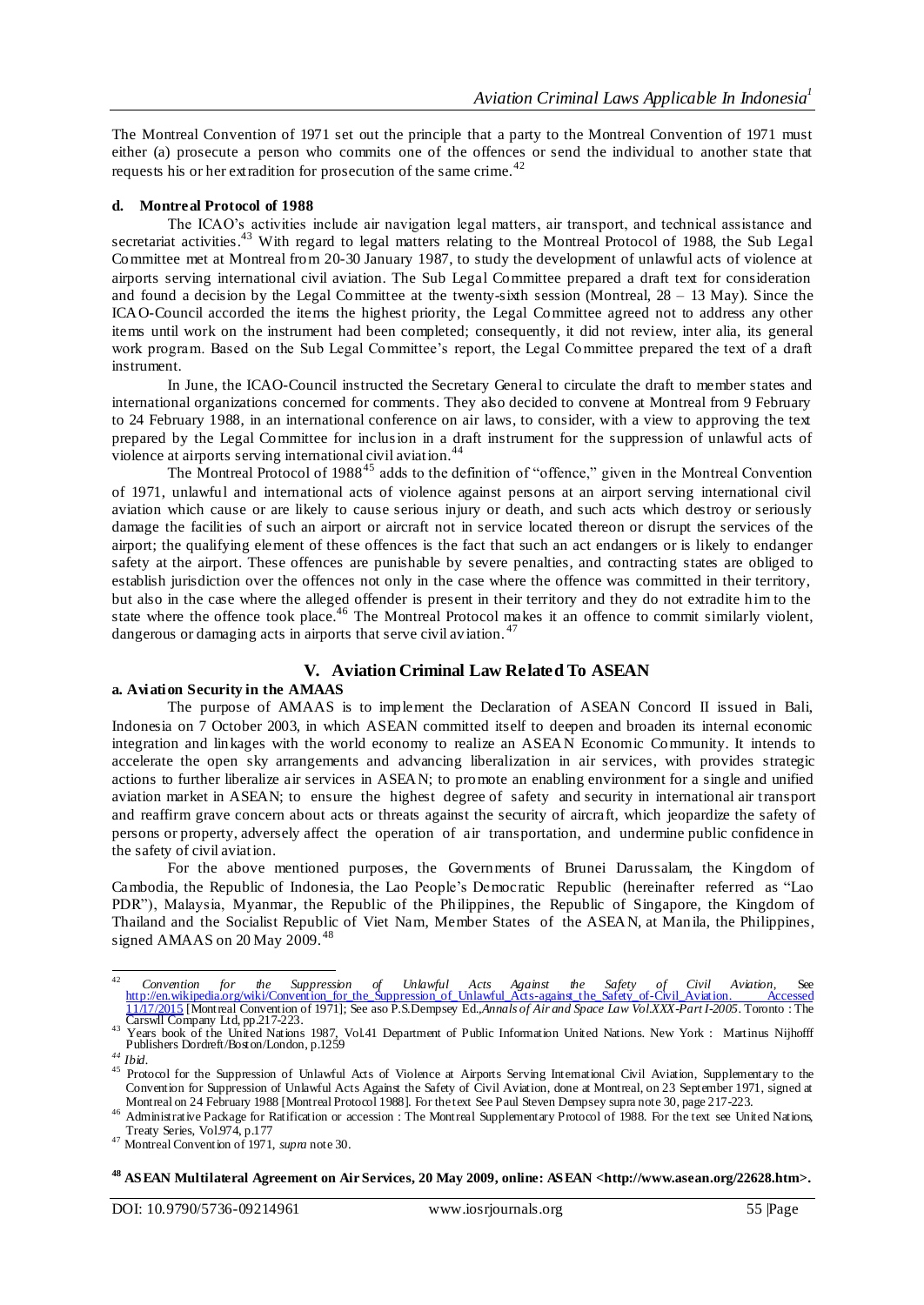The main content of AMAAS deals with definitions, routes, granting rights, designation and authorization of airlines, inauguration of services, ownership and effective control of airlines, notification to the depository, recognition of certificates, the provision of aviation security, tariffs, operation of leased aircraft, commercial activities, user charges, customs duties, fair competition, safeguards, application of laws and regulations, statistics, consultations and amendments, settlement of disputes, relationship to other agreements, entry into force, the duration of agreements, final provision plus two Annexes<sup>49</sup> and six Protocols.<sup>50</sup>

With regards to aviation security, the Contracting Parties reaffirm that their obligation to one another to protect the security of civ il aviation against acts of unlawful interference forms an integral part of the Agreement. Without limiting the generality of their rights and obligations under international law, the Contracting Parties must in particular act in conformity with the provisions of the Tokyo Convention of 1963, the Hague Convention of 1970, the Montreal Convention of 1971 as well as any other convention or protocol relating to the security of civil aviation which all the Contracting Parties adhere to.

The Contracting Parties must provide upon request all necessary assistance to one another to prevent acts of unlawful seizure of civil aircraft and other unlawful acts against the safety of such aircraft, their passengers and crew, and airports and air navigation facilities, and to address any other threat to the security of civil aviation. The Contracting Parties must, in their mutual relations, act in conformity with the aviation security provisions established by the ICAO and designated as Annexes to the Convention; they must require that operators of aircraft of their registry, operators of aircraft who have their principal place of business or permanent residence in their territory, and the operators of airports in their territory act in conformity with such aviation security provisions.

Each Contracting Party must observe the security provisions required by the other Contracting Parties for entry into, departure from, and while within their respective territories and take adequate measures to protect aircraft and to inspect passengers, crew, and their carry-on items, as well as cargo and aircraft stores, prior to and during loading or unloading. Each Contracting Party must also give positive consideration to any request from another Contracting Party for specialsecurity measures to meet a particularthreat.

When an incident or threat of an incident of unlawful seizure of civil aircraft or other unlawful acts against the safety of aircraft, passengers and crew, airports or air navigation facilities occurs, the Contracting Parties must assist one another by facilitating communications and other appropriate measures intended to terminate rapidly and safely such incident or threat. When a Contracting Party has reasonable grounds to believe that another Contracting Party has departed from the aviation security provisions, the aeronautical authorities of that Contracting Party may request immediate consultations with the aeronautical authorities of the other Contracting Party. Failure to reach a satisfactory agreement within fifteen (15) days from the date of receipt of such request will constitute grounds to withh old revoke, suspend, impose conditions on or limit the operating authorization and technical permission of an airline or airlines of that Contracting Party. When required by an emergency, a Contracting Party may take interim action prior to the expiry of fifteen (15) days. Each Contracting Party will require the airline(s) of another Contracting Party providing service to that Contracting Party to submit a written operator security program which has been approved by the aeronautical authority of the Contracting Party of that airline for acceptance. **b. Counter-Terrorism Action Plan-Indonesia**

In the frame-work of Asia-Pacific Economic Cooperation (APEC), Indonesia submitted a paper entitled Counter-Terroris m Action Plan. The purpose of APEC, where appropriate, to self-assess progress against APEC Leaders' and Ministers' counter-terroris m commitments, and to identify capacity building needs to assist the CTTF??? to identify priority areas for future cooperation. The counter-terrorism action plan intend to enhancing the secure flow of trade including to protect cargo, international aviation, people in transit, combat threats to security. In addition, the counter-terrorism action plan also intend to halting terrorist financing, to promote cyber security and possible assistance and expertise to offer.

This paper could be summarized that (a) Indonesia has conducted MANPADS vulnerability ass essment since 2009; (b) has issued series of the DGAC regulations such as person and baggage security screening being transported by air, aviation security, quality control, security screening of cargo and mail are transported by air, person and baggage security screening to include the provisions relating to screening of hold baggage apart; and (c) has improved human resources through training for aviation security inspector, quality control of aviation

 $\overline{a}$  $^{49}$  Annex I concerning scheduled air services consist of routing and operational flexibility and Annex II concerning implementing p rotocols and consisting of six protocols.

<sup>50</sup> Protocol 1 exchange of unlimited Third and Fourth Freedom Traffic Rights Within ASEAN Sub-Region; Protocol 2 exchange of unlimited fifth freedom traffic rights within ASEAN Sub-Region; Protocol 3 exchange of unlimited third and fourth freedom traffic rights between ASEAN Sub-Regions; Protocol 4 exchange of unlimited fifth freedom traffic rights between ASEAN Sub-Region; Protocol 5 exchange of unlimited third and fourth traffic rights between ASEAN Capital Cities and Protocol 6 exchange of unlimited fifth freedom traffic rights between ASEAN Capital Cities.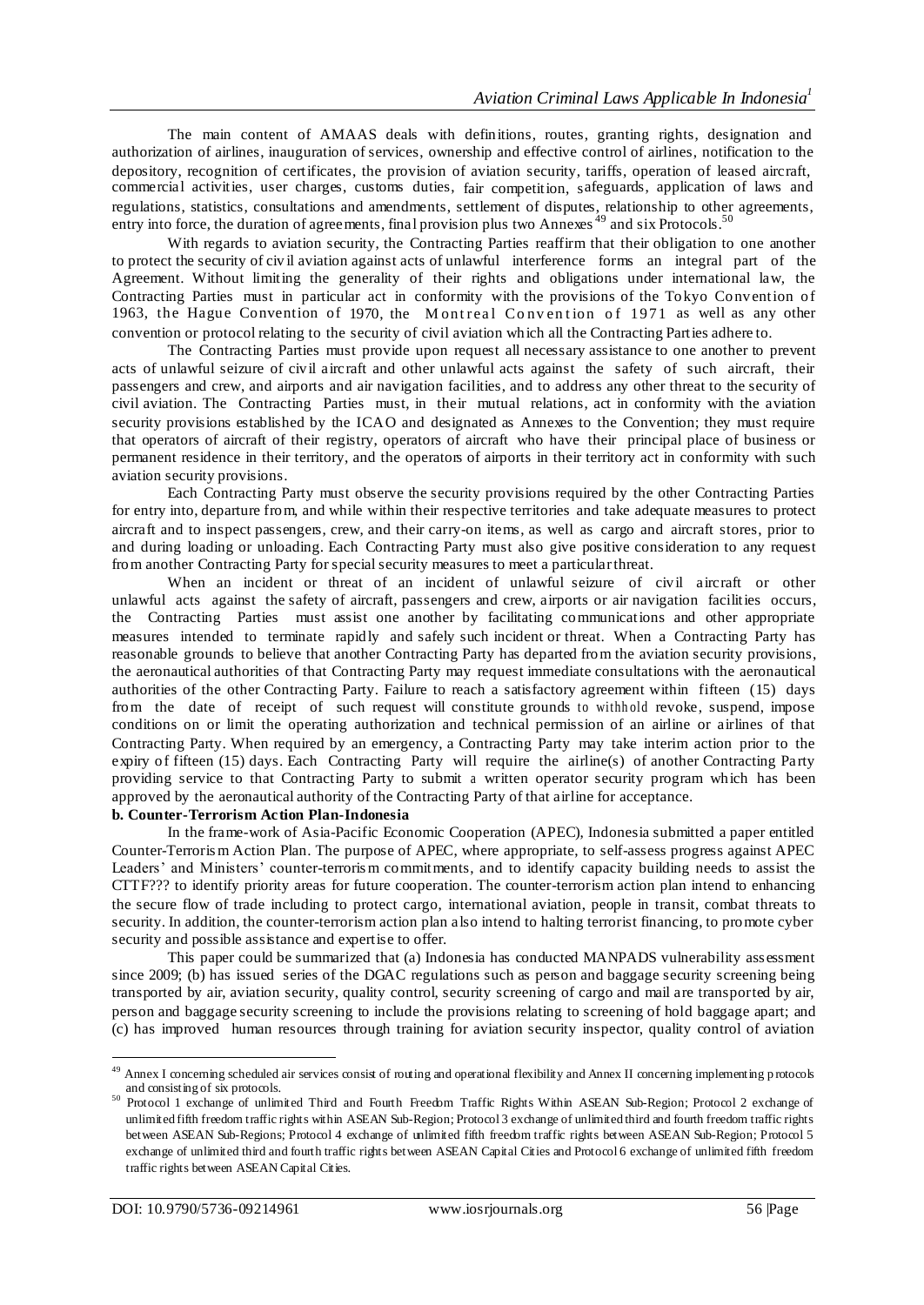security of airport and aircraft operator, aviation security facilities; (d) with regards to terrorist, many terrorist group operating have links to Jamaah Amshorut Tauhid (JAT) a group that replaced Jamaah Islamiyah (JI). In 2011 and 2012 several smaller group have emerged. Mostly composed of experienced/young amateurs who lack skills of the previous generation that produced Bali Bombling; (e) has shared exchange of information on counter terrorism through bilateral counter terrorism dialogue mechanism with APEC economic such as Australia, Canada, United Kingdom (UK), and Russia, as well extra regional cooperation with European Union, India, Pakistan and Sri Lanka. With regards to ratification, in 2012 Indonesia has ratified one regional convention that of ASEAN Convention on Counter Terrorism.

For the implementation of FATF (???) Special recommendation several action has been taken such as (a) initially drafted new Law on Crime of Terrorist Financing (CTF), which covered all provisions recommended in MER (???) and ICRG (???) targeted review report;(b) issued the Law Number 3 Year 2-11 regarding Fund Transfers (the Funds Transfers Act); and (c) has conducted several steps in relation to NPO(???) handling. In this relation to, there have been 7 conviction of terrorist financing in court. In addition, the Indonesian national police have been promoting public participation in cyber security and misuse of internet for terrorist purpose by enhancing people's awareness on terror threat and coordination among law enforcements agencie s on combating terroris m.

# **VI. Aviation Criminals Cases And Others In Indonesia**

## **a. Hijacking**

Within the period between 1970s to 2000 there were 60 (sixty) hijacking cases all over the world. These hijacking attacked in 1970s were 24 (twenty-four) hijacking cases, in 1980s were 19 (nineteen) hijacking attacked. In 1990s there were 14 (fourteen) hijacking cases, in 2000s there were 13 (thirteen) hijacking cases respectively. One out of the sixties hijacking cases was Garuda Indonesian.<sup>51</sup>

On 28 March 1981, Garuda Indonesia Flight Number 206, a domestic flight from Soekarno-Hatta International Airport, Jakarta, to Polonia International Airport, Medan (with stopover at Talang Betutu Airport, Palembang), was hijacked by an Islamist extremist group called Komando Jihad. They hijacked the DC-9 name "Woyla" en route from Palembang to Medan, ordering the pilot to fly them to Colombo, Sri Lanka. Since the plane did not have enough fuel to reach Colombo, it refueled in Penang, Malaysia, then flew instead to Don Muang Airport in Bangkok, Thailand. The hijackers demanded the release of 80 Komando Jihad members imprisoned in Indonesia, US\$ 1.5 million in cash, and the plane to take the released prisoners to an unspecified destination.<sup>52</sup>

On 29 March 1981, a group of Indonesian Army Kopassandha (Now Kopassus) commandos led by Lieutenant Colonel Sintong Panjaitan and Lieutenant General Leonardus Benjamin Moerdani were flown into Bangkok with a chartered Garuda DC-10 which was disguised as a Garuda flight from Europe, due to speculation that the hijackers intended to fly the plane into Libya. The team stormed the plane two days later. The recapture of the plane was a joint operation between the Royal Thai Air Force commandos and Indonesia's Kopassandha commandos. The Kopassus commandos who took part in the rescue trained for only three days with new weapons. One commando was shot by the hijackers, as was the pilot, Captain Herman Rante; they both died several days later in Bhumibol Adulyadej Hospital in Bangkok. Two hijackers were killed in the resulting shootout. The rest of the hostages were released unharmed. Two of the hijackers surrendered, but one was shot and killed by the commandos. The leader was subsequently wounded alter throwing a grenade that failed to explode due to safety pin that had not fully removed, and was detained by the commandos. The rest of the crew members and all passengers survived. The terrorist leader, Imran bin Muhammad Zein, was sentenced to death by the Central Jakarta Regional Court a few weeks later.<sup>53</sup>

 $\overline{a}$ <sup>51</sup> *List of Aircraft Hijackings.*

 $^{52}$  Garuda Indonesia Flight 206 - …Wikipedia.org/.../Garuda\_Indonesia-Fl... $^{53}$   $Ibid$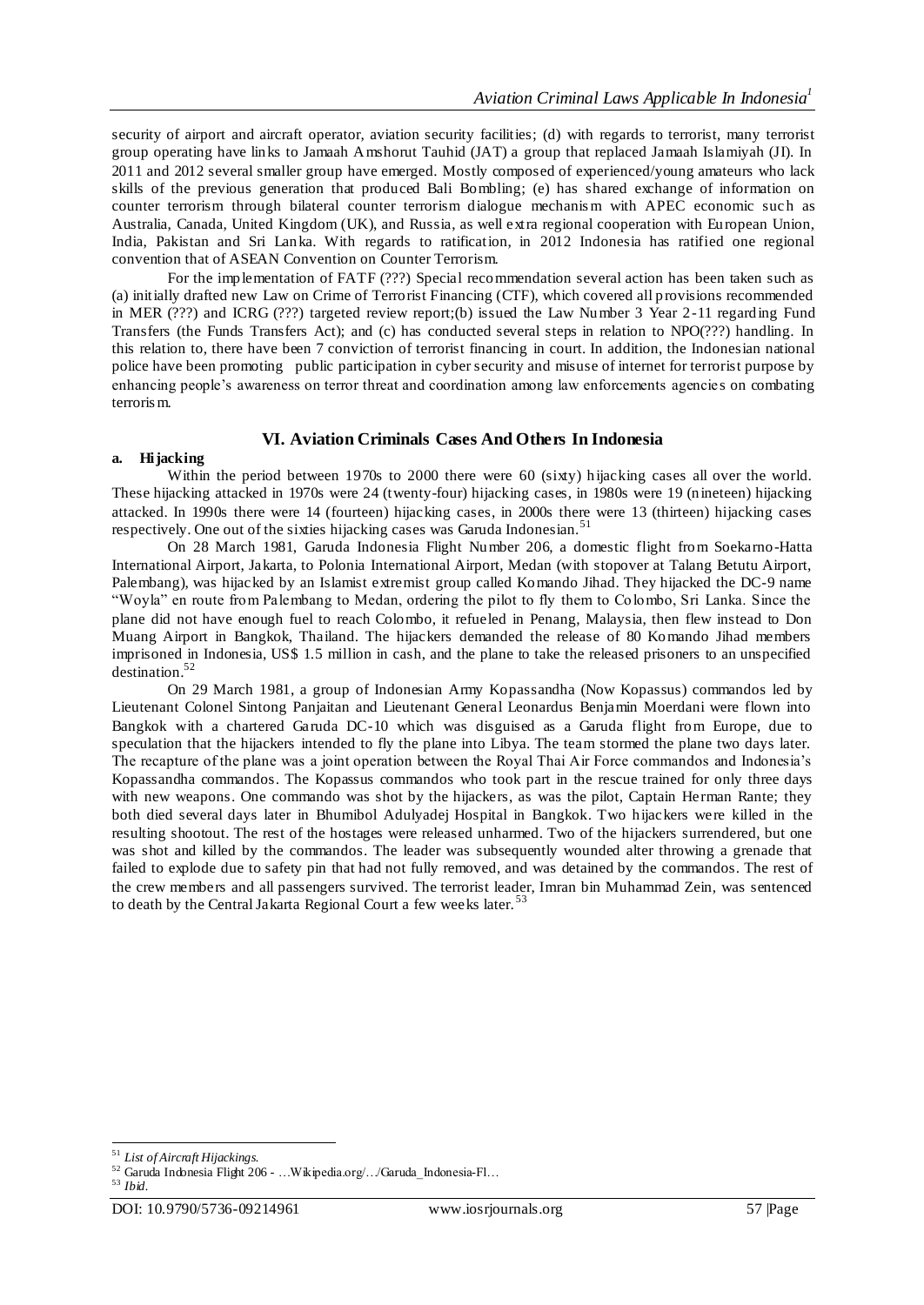

F-GBEC,the aircraft involved in the hijacking ,at London Heathrow Airport I 1982

Similarly, hijacking occurred to Air France Flight 8969. The plane was hijacked on 24 December 1994, by the Armed Islamic Group (AIG) at Houari Boumendienne Airport, Algiers, Algeria, where the terrorists murdered three passengers, with the intention to blow up the plane over the Eiffel Tower in Paris. When the aircraft reached Marseille, the GIGN, a counter-terror unit of the French National Gendarmerie, stormed the plane and killed all four hijackers.<sup>54</sup>

## **b. Aviation Criminal Related to Aircraft Accidents**

The first fatality of powered flight while flying as a passenger with Orville Wright during a demonstration of the Wright Model A at fort Myer, Virginia, on 17 September 1908, whilst the first aviation accident to result in over 50 fatalities did not an airplane. On 21 December 1923, the Dixmude, a rigid airship of the French navy, was reportedly struck by lightning and crash into the Mediterranean, off Sicily, Italy. All 52 crew and passengers were killed. The highest number of fatalities involving one aircraft occurred in 1985 when 520 people died in the crash of Japan Airlines Flight 123, whilst the most fatalities in an aircraft collision occurred in 1977 in the Tenerife airport dis aster when 583 people were killed. The 11 September 2001 coordinated attack of the World Trade Centre claimed not only 157 passengers and crew, but an estimated additional 2,500 victims.

There were several aircraft accident as a result of external attack originating on the ground e.g., ground to air missiles, destruction of the aircraft while on the runway or external attack originating in the sky e.g., intentional down by a military aircraft. An aircraft accident as result of external attack such as an accident occurred on :

- 1).11 September 1968, Malaysia Airlines flight number 17, aircraft type Boeing 777-2H6ER as a result of external attack originating on the ground whilst on the route on 17 July 2014 killing 298 passengers and its crew members;
- 2). 3 July 1988, Iran Air Flight Number 655, aircraft type Airbus A-300B2-203 as a result of external attack originating on the ground whilst on the route located at Strait of Hormuz, off Shib Deraz, Iran, on 17 July 2014 killing 290 passengers and its crew members;
- 3). 1 September 1983, Korean Airlines (KAL) Flight Number 007, aircraft type Boeing 747-230B, as a result of external attack originating intentional down by a military aircraft during en route located at sea of Japan near Moneron Island, Soviet Union, killing 269 passengers and its crew members;
- 4). 21 February 1973, Libyan Arab Airlines Flight Number , aircraft type Boeing Boeing 727-224, as a result of external attack originating on the ground whilst on the route located at Western Sinai Peninsula, Israel, killing 107 passengers and its crew members;
- 5). 11 September 1968, Air France Flight Number 1611, aircraft type Sud Aviation SE-210 Caravelle III, as a result of external attack originating on the ground whilst on the route located at Mediterran ean, near Nice, France, killing 95 passengers and its crew members;<sup>55</sup>

<sup>54</sup> Air France Flight 8969-Wikipedia, the f... See ... Wikipedia.org/../Air\_France\_Flight\_89..

<sup>55 &</sup>quot;ASN Accident Description (Air France-1611). "Aviation Safety Network, 11 September 1968.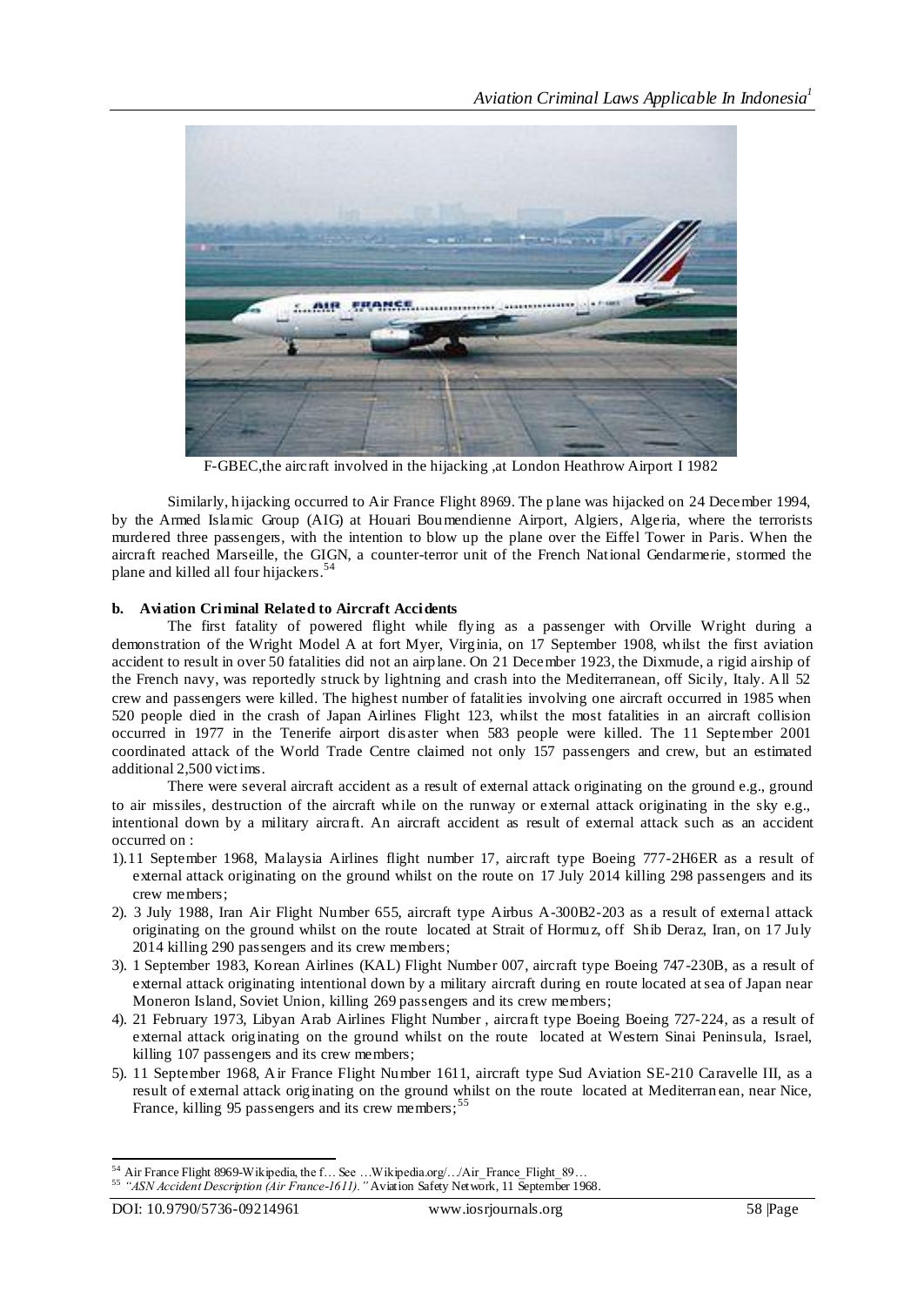As far as aviation criminal related to aircraft accidents, no Indonesian aircraft accident as a result of external attack originating on the ground such as ground to air missiles, destruction of the aircraft while on the runway or external attack originating in the sky such as intentional down by a military aircraft.

## **c. Aviation Criminal Related to Terrorism**

In Indonesia, there was 1 (one) terrorist attacked in 1960, there were 3 (three) terrorist attacked in 1970, there were 4 (four) terrorist attacked in 1980, there were 4 (four) terrorist attacked in 1990, between 2000 to 2010 there were at least 12 (twelve) terrorist attacked respectively, totally there were 24 (twenty-four) terrorist attacked. The possible first terrorist attacked in Indonesia was assassination attempt on the first President Sukarno, a bomb attack in Perguruan Cikini, Central Jakarta and the latest on 14 January 2016. At least four militants reportedly detonated explosive in or near a Starbucks café in central Jakarta. Then the militants threw grenade to a police post nearby, destroying the post and killing at least 3 men. Gunfire had ensued when police arrived shortly afterwards.<sup>56</sup>

## **d. Entering the Indonesian Territory Without Permission**

In accordance with the Civil Aviation Act of 2009, every plane planning to fly over an Indonesian's territory shall fulfilling three requirements namely a diplomatic clearance issued by the Ministerial Foreign Affair, security clearance issued by the Ministerial of Defense and flight approval issued by the Ministerial of Transport (MOT). In this regards, on & March 2011, Pakistan International Airlines (PIA), aircraft type of Boeing 737-300, carrying 54 passengers was piloted by Captain Tariq Khalil ur Rehman Awan, detected by airport RADAR without communicate with the control tower entering the territory of the ROI. The plane was forced to land in Makassar international airport and parked while the crew and passengers were questioned by the airport authority, immigration and officials from the Indonesian Air force. In accordance with information the passengers, all of which are Pakistani policemen who are serving in East Timor as part of the peacekeeping troops and five crew members on board.<sup>57</sup>

Bibliography

# [1]. Books<br>[2]. P.S. D

[2]. P.S. Dempsey Ed., Annals of Air and Space Law Vol.XXX Part 1 – 2005. Toronto : The Carswell Company Ltd pp.

#### **Articles**

- Martono and Amad Sudiro, Current Air Transport Regulations I n Indonesia, published in Volume XXXVIII Annals of Air and Space Law 55-9 (2013).
- [3]. Topo Santoso, Anti-terrorism Legal Framework in Indonesia: Its Development and Challenges. MIMBAR HUKUM Volume 25, Nomor 1, Februari 2013, p.89

# **Documents**<br>[4]. Act.No

- Act.No.2 of 1976 Concerning the Ratification of Tokyo 1963, The Hague of 1970 and Montreal Convention of 1971.
- [5]. Act No.4 of 1976, concerning the Supplement of Penal Code (KUHP).
- [6]. Act Concerning Terrorist, Act.No.15 of 2003.<br>[7]. Act concerning Civil Aviation, Act No.1 of 2
- Act concerning Civil Aviation, Act No.1 of 2009 [Civil Aviation Act], Ministry of Transportation Republic of Indonesia, online: Directorate General of Civil Aviatio[n http://hubud.dephub.go.id/?en/uu](http://hubud.dephub.go.id/?en/uu)
- [8]. Administrative Package for Ratification or accession : The Montreal Supplementary Protocol of 1988. For the text see United Nations, Treaty Series, Vol.974, p.177
- [9]. Annex I concerning scheduled air services consist of routing and operational flexibility and Annex II concerning implementing protocols and consisting of six protocols.
- [10]. ASEAN Multilateral Agreement on Air Services, 20 May 2009, online: ASEAN <http://www.asean.org/22628.htm>.
- [11]. Convention on Offences and Certain Other Act Committed on Board Aircraft, signed at Tokyo on 14 September 1963.<br>[12]. Convention for the Suppression of Unlawful Seizure of Aircraft, signed at the Hague on 16 December
- [12]. Convention for the Suppression of Unlawful Seizure of Aircraft, signed at the Hague on 16 December 1970
- [13]. Convention for the Suppression of Unlawful Acts Against the Safety of Civil Aviation, See [http://en.wikipedia.org/wiki/Convention\\_for\\_the\\_Suppression\\_of\\_Unlawful\\_Acts-against\\_the\\_Safety\\_of-Civil\\_Aviation. Accessed](http://en.wikipedia.org/wiki/Convention_for_the_Suppression_of_Unlawful_Acts-against_the_Safety_of-Civil_Aviation.%20Accessed%2011/17/2015)  [11/17/2015](http://en.wikipedia.org/wiki/Convention_for_the_Suppression_of_Unlawful_Acts-against_the_Safety_of-Civil_Aviation.%20Accessed%2011/17/2015)
- [14]. Convention for the Suppression of Unlawful Acts Against the Safety of Civil Aviation, signed at Montreal on 23 September 1971
- 
- [15]. ICAO Doc. 10022, Assembly Resolutions in Force (as of 4 October 2013) [16]. Protocol for the Suppression of Unlawful Acts of Violence at Airports Ser Protocol for the Suppression of Unlawful Acts of Violence at Airports Serving International Civil Aviation, Supplementary to the Convention for Suppression of Unlawful Acts Against the Safety of Civil Aviation, done at Montreal, on 23 September 1971, signed at Montreal on 24 February 1988.
- [17]. Protocol 1 exchange of unlimited Third and Fourth Freedom Traffic Rights Within ASEAN Sub-Region;<br>[18]. Protocol 2 exchange of unlimited fifth freedom traffic rights within ASEAN Sub-Region;
- [18]. Protocol 2 exchange of unlimited fifth freedom traffic rights within ASEAN Sub-Region;<br>[19]. Protocol 3 exchange of unlimited third and fourth freedom traffic rights between ASEAN
- Protocol 3 exchange of unlimited third and fourth freedom traffic rights between ASEAN Sub-Regions;
- [20]. Protocol 4 exchange of unlimited fifth freedom traffic rights between ASEAN Sub-Region;
- [21]. Protocol 5 exchange of unlimited third and fourth traffic rights between ASEAN Capital Cities;<br>[22]. Protocol 6 exchange of unlimited fifth freedom traffic rights between ASEAN Capital Cities;
- Protocol 6 exchange of unlimited fifth freedom traffic rights between ASEAN Capital Cities.
- [23]. The 38<sup>th</sup> ICAO General Assembly Resolution, Montreal, 24 September 4 October 2013 A38-4.
- [24]. Years book of the United Nations 1987, Vol.41 Department of Public Information United Nations. New York : Martinus Nijhofff Publishers Dordreft/Boston/London, p.1259

 $\overline{a}$ 

 $^{56}$  Multiple explosions, gunfire in central Jakarta, Indonesia near café & UN Agency Office, 14 January 2016.

*<sup>57</sup> PIA Plane forced to land in Indonesia, Log in with Facebook Log in with Twitter Pakistan Defense. March 7, 2011.*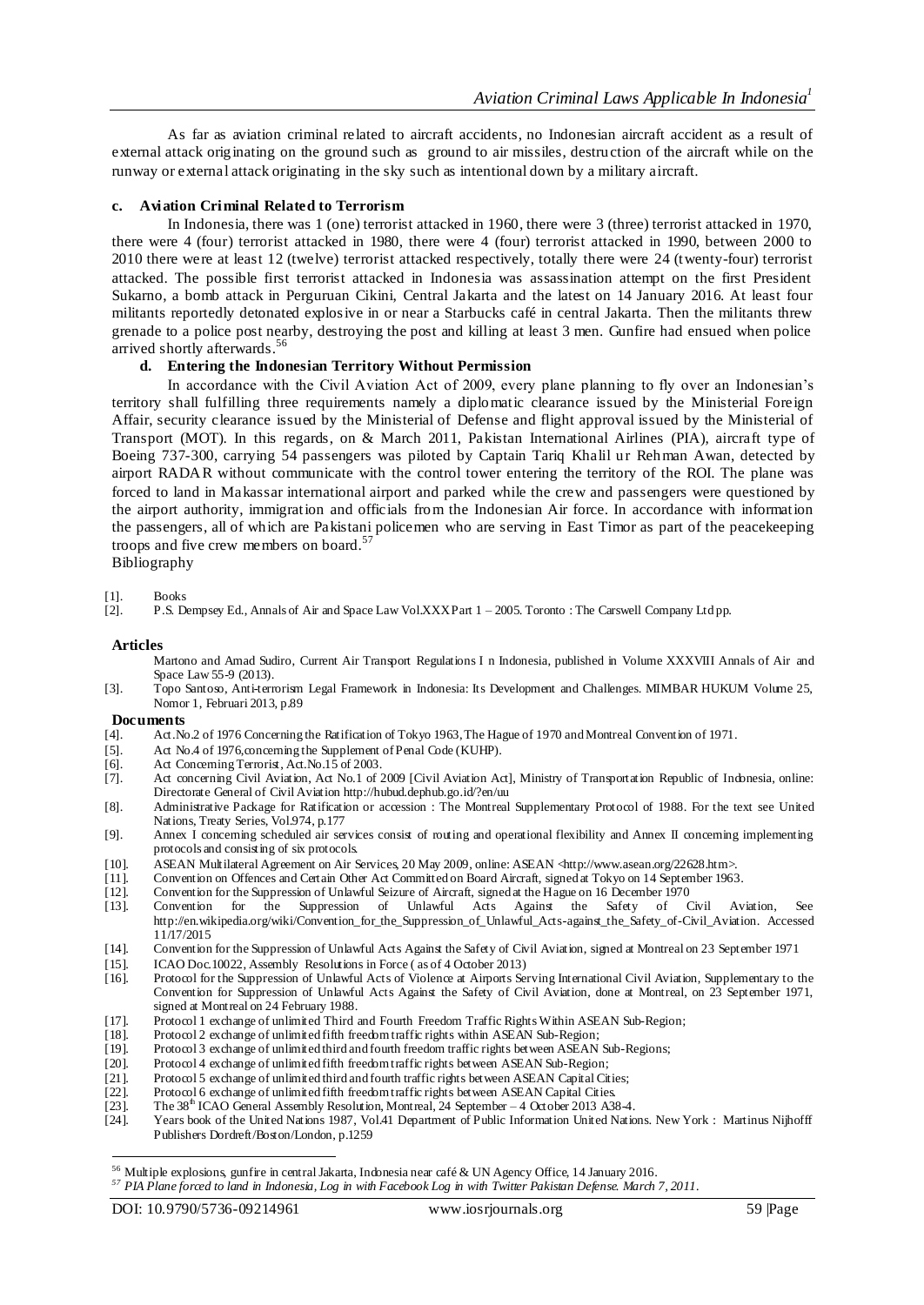# **Others**<br>[25]. **I**

- List of terrorist incidents in Indonesia.Wikipedia, the free encyclopedia. Jump to :navigation, search.
- [26]. Indonesia adhered the Chicago Convention of 1944 on 27 April 1950.<br>[27]. Rewriting the Antiterror Law, The Jakarta Post, 24 October 2005.
- [27]. Rewriting the Antiterror Law, The Jakarta Post, 24 October 2005.<br>[28]. The Postal History of ICAO :Legal Instruments Related to A
- [28]. The Postal History of ICAO :Legal Instruments Related to Aviation Security. See [http://www.icao.int/secretariat/postalhistory](http://www.icao.int/secretariat/postalhistory%20legal_instrument_related_to_aviation_securityhtm)  [legal\\_instrument\\_related\\_to\\_aviation\\_securityhtm](http://www.icao.int/secretariat/postalhistory%20legal_instrument_related_to_aviation_securityhtm)
- [29]. List of Aircraft Hijackings.<br>[30]. Garuda Indonesia Flight 20
- [30]. Garuda Indonesia Flight 206 …Wikipedia.org/…/Garuda\_Indonesia-Fl…
- [31]. Air France Flight 8969-Wikipedia, the f… See …Wikipedia.org/…/Air\_France\_Flight\_89…
- [32]. "ASN Accident Description (Air France-1611)." Aviation Safety Network, 11 September 1968.
- [33]. Multiple explosions, gunfire in central Jakarta, Indonesia near café & UN Agency Office, 14 January 2016.
- PIA Plane forced to land in Indonesia, Log in with Facebook Log in with Twitter Pakistan Defense. March 7, 2011.

# **Curriculum Vitae**

Biography



| 1. Personal Identity                                                                                        |                        |                                                                          |
|-------------------------------------------------------------------------------------------------------------|------------------------|--------------------------------------------------------------------------|
| Name                                                                                                        |                        | K.Martono                                                                |
| <b>Born</b>                                                                                                 |                        | Surakarta, 14 January 1939                                               |
| Titles                                                                                                      |                        | Professor (National and International Air Law), Ph.D (Diponegoro)        |
| University, Semarang), LLM (McGill University, Montreal), SH (Faculty of Law, The University of Indonesia). |                        |                                                                          |
| Address                                                                                                     |                        | Kompleks Perhubungan Udara B/20 Rawasari Jakarta Pusat, 10570, Indonesia |
| Gender                                                                                                      | $\bullet$              | ma le                                                                    |
| Passport Number                                                                                             |                        | R 221753                                                                 |
| Nationality                                                                                                 |                        | Indonesia                                                                |
| Mobile phone                                                                                                | $\bullet$              | 0813 808 72180                                                           |
| Phone/Fax                                                                                                   |                        | 021 567 1748, 560 447; Fax 021 563 8336                                  |
| Website                                                                                                     |                        | http://fh.tarumanagara.ac.id/images/dosen/Prof.Martono.pdf               |
| Email                                                                                                       | $\bullet$<br>$\bullet$ |                                                                          |
|                                                                                                             |                        | martono@fh.untar.ac.idormartono141@gmail.comormartono141@yahoo.com       |
| Lecturer                                                                                                    |                        | : Faculty of Law, the University of Tarumanagara                         |

# **2.Educations**

Graduate Academy/University/Institute: Specialist Civil Aviation Academy specialist as Radio Operator (1960), Faculty of Law, the University of Indonesia (1971), Air and Space Law (LLM) at McGill University, Montreal, Canada (1980), Doctor of Law, the University of Diponegoro (2006), Mediator Certificate of Supreme Court (McSc), Certified Legal Audit (2015).

## **3.Experiences**

Prof. Dr. K. Martono was previously the chief of legal division of the Directorate General of Air Communications, Ministerial of Communications, retired in 1944 and thereafter as a lecturer in the University of Tarumanagara. Prof. Dr. K. Martono has attended t legal committee meetings in ICAO, Montreal, Canada, and domestic as well international seminars as **participant, moderator, s peaker** and also **resource person** for the House of People's Republic's Representative (DPR-RI) dealing with Civil Aviation Act Number 1 of 2009. Prof. Martono writes extensively on a variety of aviation law and regulations.

## **4. Publications, Books and Journals**

**Books** :

Prof. Martono writes extensively on a variety of aviation law and regulations. He has published (14) fourteen books published in Indonesia

## **Journals**

- a. Current Air Transportation in Indonesia, published in Volume XXXVIII Annals of Air and Space Law 50- 90 (2013)
- b. Aviation Tariff Regulations in Indonesia, published in Volume XXXIX Annals of Air and Space Law 162- 212 (2014).
- c. Laws and Regulations of Aircraft Accident Investigation in Indonesia, published in 5<sup>th</sup> Edition of Hangkongfa Pinglun, Law Press, China December 2015, pp.303-322